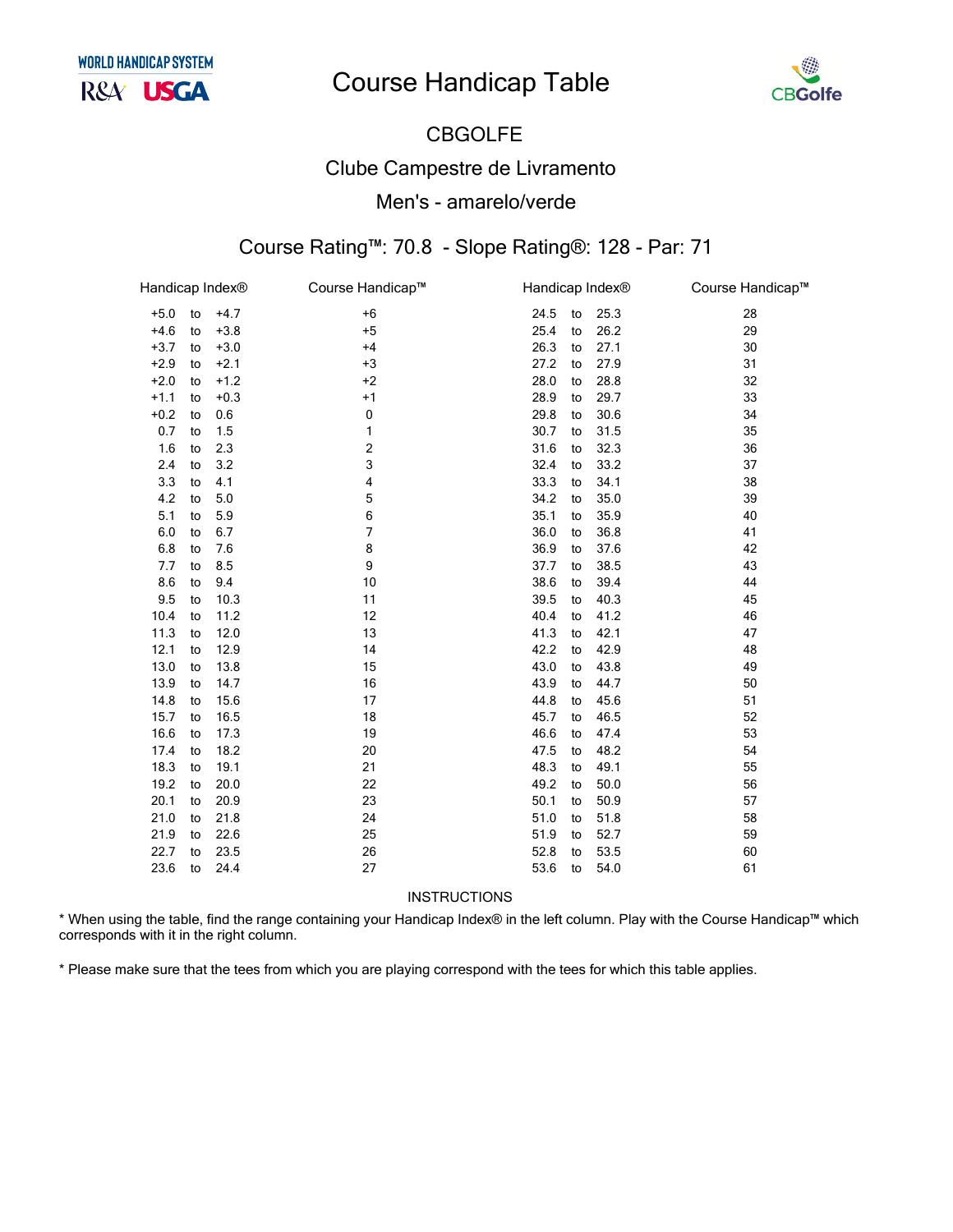

## CBGOLFE Clube Campestre de Livramento Men's - Azul

#### Course Rating™: 68.8 - Slope Rating®: 134 - Par: 71

| Handicap Index® |    |        | Course Handicap™ | Handicap Index® |    |      | Course Handicap™ |
|-----------------|----|--------|------------------|-----------------|----|------|------------------|
| $+5.0$          | to | $+4.5$ | $+8$             | 24.3            | to | 25.0 | 27               |
| $+4.4$          | to | $+3.7$ | $+7$             | 25.1            | to | 25.8 | 28               |
| $+3.6$          | to | $+2.8$ | $+6$             | 25.9            | to | 26.7 | 29               |
| $+2.7$          | to | $+2.0$ | $+5$             | 26.8            | to | 27.5 | 30               |
| $+1.9$          | to | $+1.1$ | $+4$             | 27.6            | to | 28.4 | 31               |
| $+1.0$          | to | $+0.3$ | $+3$             | 28.5            | to | 29.2 | 32               |
| $+0.2$          | to | 0.5    | $+2$             | 29.3            | to | 30.1 | 33               |
| 0.6             | to | 1.4    | $+1$             | 30.2            | to | 30.9 | 34               |
| 1.5             | to | 2.2    | 0                | 31.0            | to | 31.7 | 35               |
| 2.3             | to | 3.1    | 1                | 31.8            | to | 32.6 | 36               |
| 3.2             | to | 3.9    | 2                | 32.7            | to | 33.4 | 37               |
| 4.0             | to | 4.8    | 3                | 33.5            | to | 34.3 | 38               |
| 4.9             | to | 5.6    | 4                | 34.4            | to | 35.1 | 39               |
| 5.7             | to | 6.4    | 5                | 35.2            | to | 36.0 | 40               |
| 6.5             | to | 7.3    | 6                | 36.1            | to | 36.8 | 41               |
| 7.4             | to | 8.1    | $\overline{7}$   | 36.9            | to | 37.6 | 42               |
| 8.2             | to | 9.0    | 8                | 37.7            | to | 38.5 | 43               |
| 9.1             | to | 9.8    | 9                | 38.6            | to | 39.3 | 44               |
| 9.9             | to | 10.7   | 10               | 39.4            | to | 40.2 | 45               |
| 10.8            | to | 11.5   | 11               | 40.3            | to | 41.0 | 46               |
| 11.6            | to | 12.3   | 12               | 41.1            | to | 41.9 | 47               |
| 12.4            | to | 13.2   | 13               | 42.0            | to | 42.7 | 48               |
| 13.3            | to | 14.0   | 14               | 42.8            | to | 43.5 | 49               |
| 14.1            | to | 14.9   | 15               | 43.6            | to | 44.4 | 50               |
| 15.0            | to | 15.7   | 16               | 44.5            | to | 45.2 | 51               |
| 15.8            | to | 16.6   | 17               | 45.3            | to | 46.1 | 52               |
| 16.7            | to | 17.4   | 18               | 46.2            | to | 46.9 | 53               |
| 17.5            | to | 18.2   | 19               | 47.0            | to | 47.8 | 54               |
| 18.3            | to | 19.1   | 20               | 47.9            | to | 48.6 | 55               |
| 19.2            | to | 19.9   | 21               | 48.7            | to | 49.5 | 56               |
| 20.0            | to | 20.8   | 22               | 49.6            | to | 50.3 | 57               |
| 20.9            | to | 21.6   | 23               | 50.4            | to | 51.1 | 58               |
| 21.7            | to | 22.5   | 24               | 51.2            | to | 52.0 | 59               |
| 22.6            | to | 23.3   | 25               | 52.1            | to | 52.8 | 60               |
| 23.4            | to | 24.2   | 26               | 52.9            | to | 53.7 | 61               |
|                 |    |        |                  | 53.8            | to | 54.0 | 62               |

#### INSTRUCTIONS

\* When using the table, find the range containing your Handicap Index® in the left column. Play with the Course Handicap™ which corresponds with it in the right column.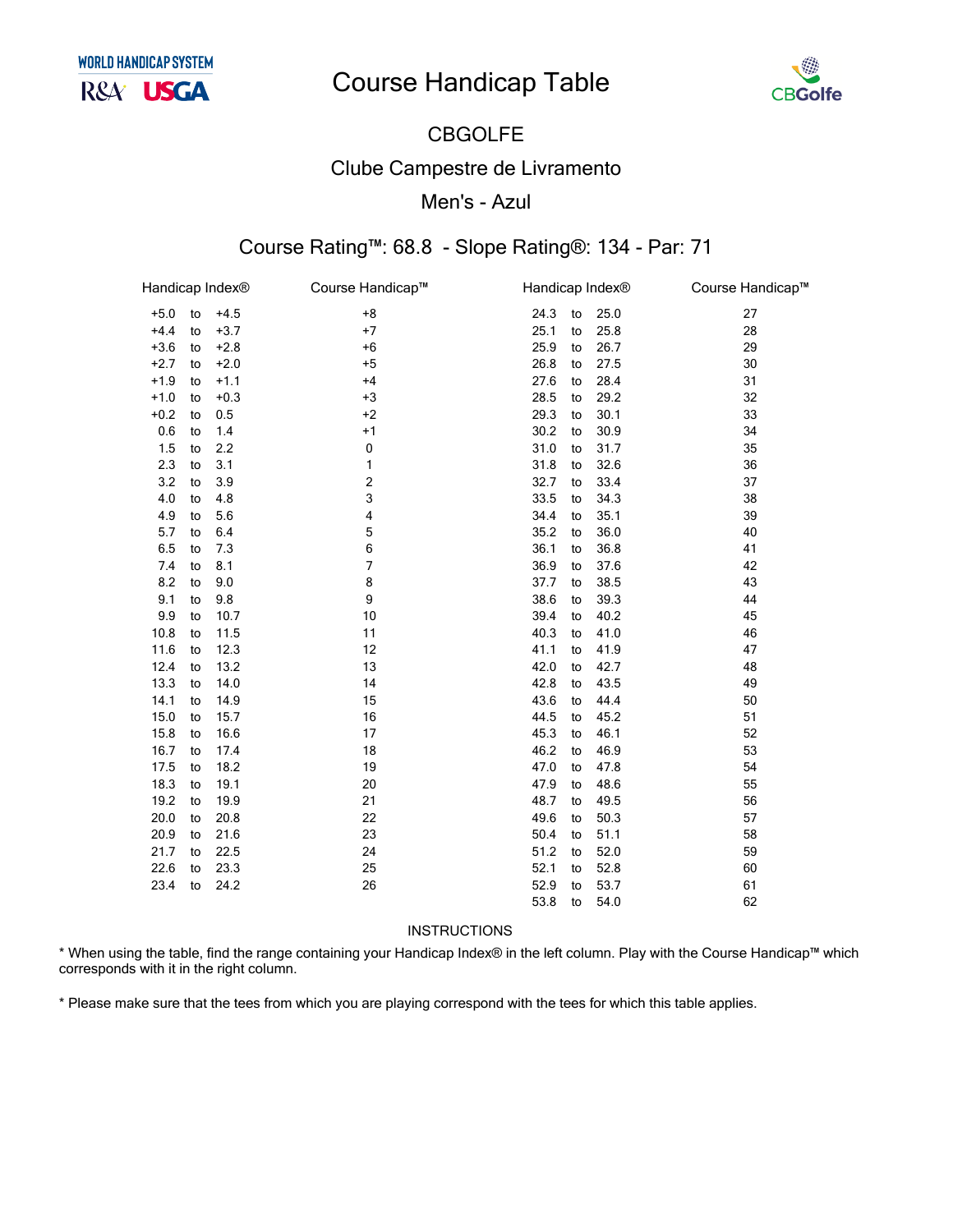

## CBGOLFE Clube Campestre de Livramento Men's - branco

#### Course Rating™: 67.5 - Slope Rating®: 121 - Par: 71

| Handicap Index <sup>®</sup> |    |        | Course Handicap™ |      | Handicap Index <sup>®</sup> |      | Course Handicap™ |
|-----------------------------|----|--------|------------------|------|-----------------------------|------|------------------|
| $+5.0$                      | to | $+4.7$ | $+9$             | 24.3 | to                          | 25.2 | 23               |
| $+4.6$                      | to | $+3.8$ | $+8$             | 25.3 | to                          | 26.1 | 24               |
| $+3.7$                      | to | $+2.9$ | $+7$             | 26.2 | to                          | 27.0 | 25               |
| $+2.8$                      | to | $+1.9$ | $+6$             | 27.1 | to                          | 28.0 | 26               |
| $+1.8$                      | to | $+1.0$ | $+5$             | 28.1 | to                          | 28.9 | 27               |
| $+0.9$                      | to | $+0.1$ | $+4$             | 29.0 | to                          | 29.8 | 28               |
| 0.0                         | to | 0.9    | $+3$             | 29.9 | to                          | 30.8 | 29               |
| 1.0                         | to | 1.8    | $+2$             | 30.9 | to                          | 31.7 | 30               |
| 1.9                         | to | 2.8    | $+1$             | 31.8 | to                          | 32.6 | 31               |
| 2.9                         | to | 3.7    | 0                | 32.7 | to                          | 33.6 | 32               |
| 3.8                         | to | 4.6    | 1                | 33.7 | to                          | 34.5 | 33               |
| 4.7                         | to | 5.6    | $\overline{c}$   | 34.6 | to                          | 35.4 | 34               |
| 5.7                         | to | 6.5    | 3                | 35.5 | to                          | 36.4 | 35               |
| 6.6                         | to | 7.4    | 4                | 36.5 | to                          | 37.3 | 36               |
| 7.5                         | to | 8.4    | 5                | 37.4 | to                          | 38.2 | 37               |
| 8.5                         | to | 9.3    | 6                | 38.3 | to                          | 39.2 | 38               |
| 9.4                         | to | 10.2   | 7                | 39.3 | to                          | 40.1 | 39               |
| 10.3                        | to | 11.2   | 8                | 40.2 | to                          | 41.0 | 40               |
| 11.3                        | to | 12.1   | 9                | 41.1 | to                          | 42.0 | 41               |
| 12.2                        | to | 13.0   | 10               | 42.1 | to                          | 42.9 | 42               |
| 13.1                        | to | 14.0   | 11               | 43.0 | to                          | 43.8 | 43               |
| 14.1                        | to | 14.9   | 12               | 43.9 | to                          | 44.8 | 44               |
| 15.0                        | to | 15.8   | 13               | 44.9 | to                          | 45.7 | 45               |
| 15.9                        | to | 16.8   | 14               | 45.8 | to                          | 46.6 | 46               |
| 16.9                        | to | 17.7   | 15               | 46.7 | to                          | 47.6 | 47               |
| 17.8                        | to | 18.6   | 16               | 47.7 | to                          | 48.5 | 48               |
| 18.7                        | to | 19.6   | 17               | 48.6 | to                          | 49.4 | 49               |
| 19.7                        | to | 20.5   | 18               | 49.5 | to                          | 50.4 | 50               |
| 20.6                        | to | 21.4   | 19               | 50.5 | to                          | 51.3 | 51               |
| 21.5                        | to | 22.4   | 20               | 51.4 | to                          | 52.2 | 52               |
| 22.5                        | to | 23.3   | 21               | 52.3 | to                          | 53.2 | 53               |
| 23.4                        | to | 24.2   | 22               | 53.3 | to                          | 54.0 | 54               |

**INSTRUCTIONS** 

\* When using the table, find the range containing your Handicap Index® in the left column. Play with the Course Handicap™ which corresponds with it in the right column.